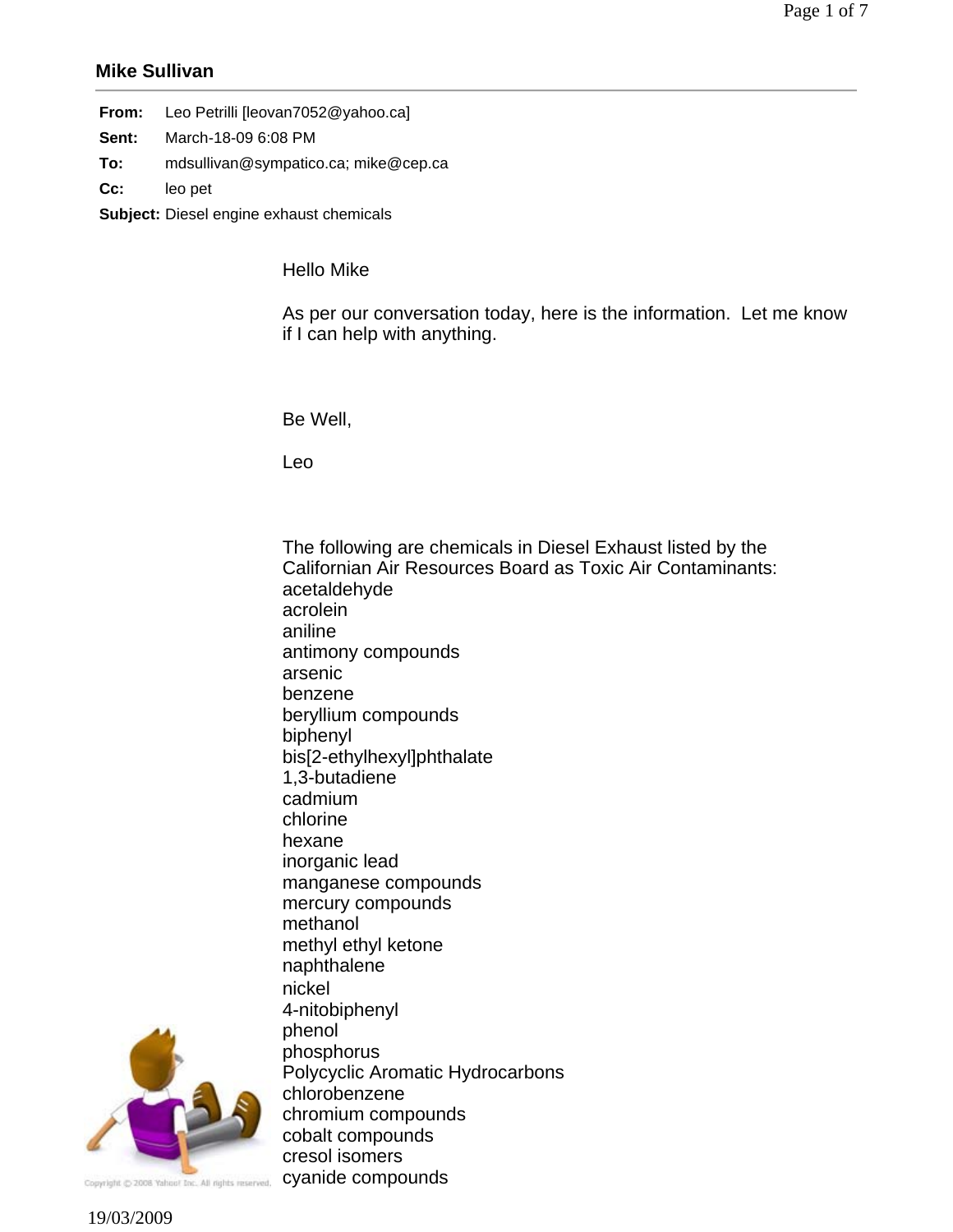dioxins and dibenzofurans dibutylphthalate ethyl benzene formaldehyde propionaidehyde selenium compounds styrene toluene xylene isomers and mixtures o-xylenes m-xylenes p-xylenes

According to the Safe Drinking Water and Toxic Enforcement Act of 1986, the following chemicals have been identified.

napthalene, cancer, CAS No. 91203, Listed- April 19, 2002 benz[b+j+k]fluoranthene, cancer, CAS Nos. 205992, 205823, 207089, LIsted- July 1, 1987 benzo[a]pyrene, cancer, CAS No. 50328, Listed- July 1, 1987 dibenzo[a]anthracene, cancer, CAS No.53703, Listed- January 1, 1988

4-nitrobiphenyl, cancer, CAS No. 92933, Listed- April 1, 1988 2-nitrofluorene, cancer, CAS No. 607578, Listed- Oct 1, 1990 1-nitropyrene, cancer, CAS No. 5522430, Listed- Oct 1, 1990 1,6 dinitropyrene, cancer, CAS No. 42397648, Listed- October 1, 1990

1,8 dinitropyrene, cancer, CAS No. 42397659, Listed- October 1, 1990

A search of the website www.scorecard.org/chemical-profiles/ <http://www.scorecard.org/chemical-profiles/> revealed the following information regarding diesel exhaust chemicals.

l, Possible Carcinogens include: coronene methylphenanthrene methylanthracene methylphenanthrene ethylphenanthrene 3 methylchrysenene Suspected Carcinogens include: biphenyl 2 methylbiphenyl acenaphthylene acenaphthene phenanthrene fluorene anthracene fluoranthene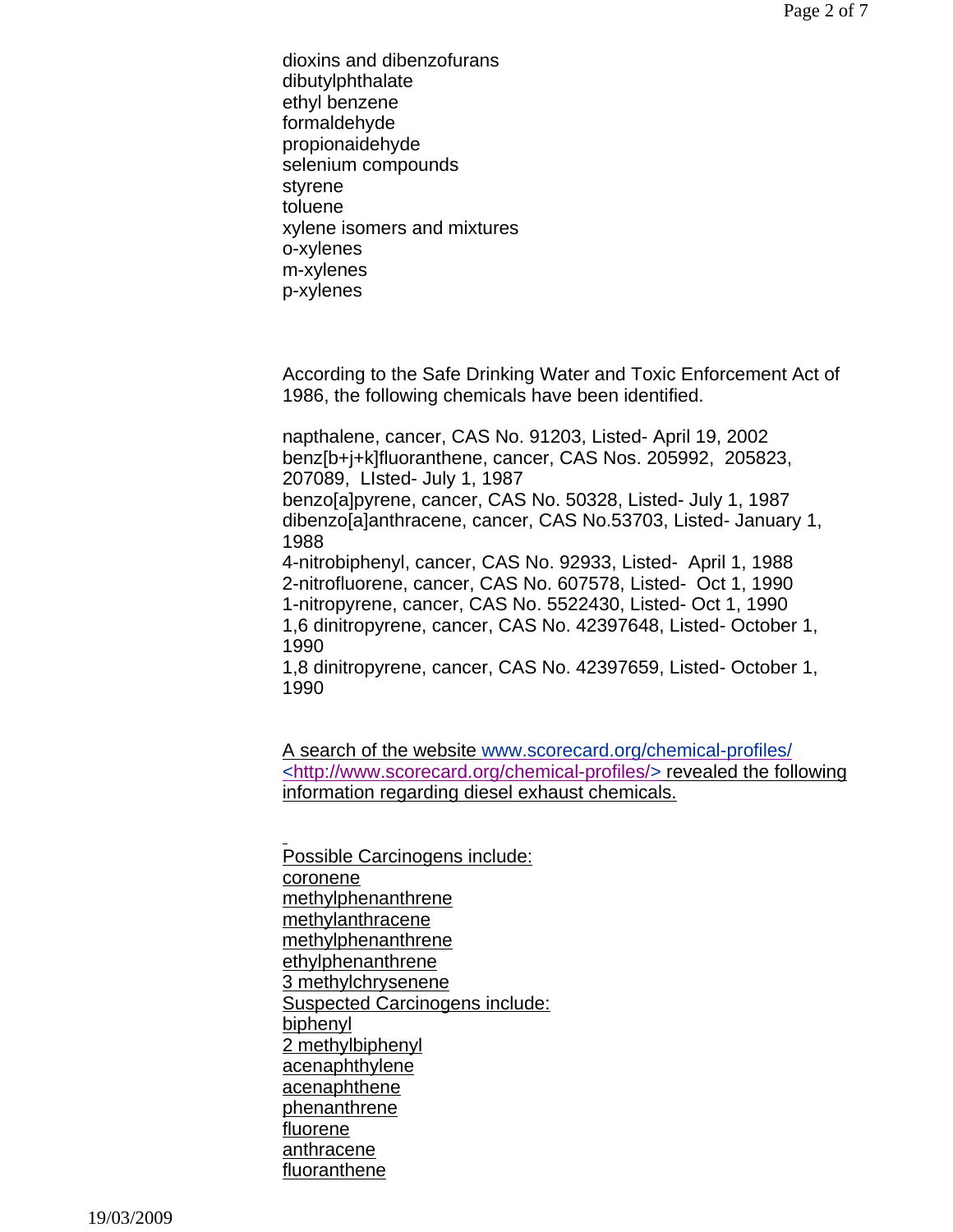pyrene Known Carcinogens include: napthalene dimethylbiphenyl benz[a]anhracene chrysene methylbenz[a]anthracene dibenzopyrene 4 nitrobiphenyl 2 nitofluorene 1 nitrofluoranthene 1,6 dinitropyrene 1,8 dinitropyrene j. l,

l, The following information comes from a search of the above mentioned Scorecard Chemical Website and a list of Chemicals in Diesel Exhaust listed by the California Air Resources Board as Toxic Air Contaminants.

acetaldehyde- CAS No. 75-07-0. Recognized Carcinogen. Developmental Toxicant, Immunotoxicant, Kidney Toxicant, Neurotoxicant, Respiratory Toxicant, Skin or Sense Organ Toxicant.

acrolein- CAS No. 107-02-8. Suspected Carcinogen. Cardiovascular or Blood Toxicant, Respiratory Toxicant, Skin or Sense Organ **Toxicant** 

aniline- CAS No. 62-53-3. Recognized Carcinogen. Cardiovascular or Blood Toxicant, Gastrointestinal of Liver Toxicant, Kidney Toxicant, Neurotoxicant, Respiratory Toxicant, Skin or Sense Organ Toxicant.

antimony compounds- CAS No. ADQ 500. Suspected Carcinogen. Respiratory Toxicant, Skin or Sense Organ Toxicant.

antimony- CAS No. 7440-36-0. Suspected Carcinogen. Cardiovascular or Blood Toxicant, Neurotoxicant, Reproductive Toxicant, Respiratory Toxicant, Skin or Sense Organ Toxicant.

arsenic- CAS No. 7440-38-2. Recognized Carcinogen - Developmental Toxicant. Suspected Carcinogen - Cardiovascular or Blood Toxicant, Endocrine Toxicant, Gastrointestinal or Liver Toxicant, Immunotoxicant, Kidney Toxicant, Neurotoxicant, Reproductive Toxicant, Respiratory Toxicant, Skin or Sense Organ Toxicant.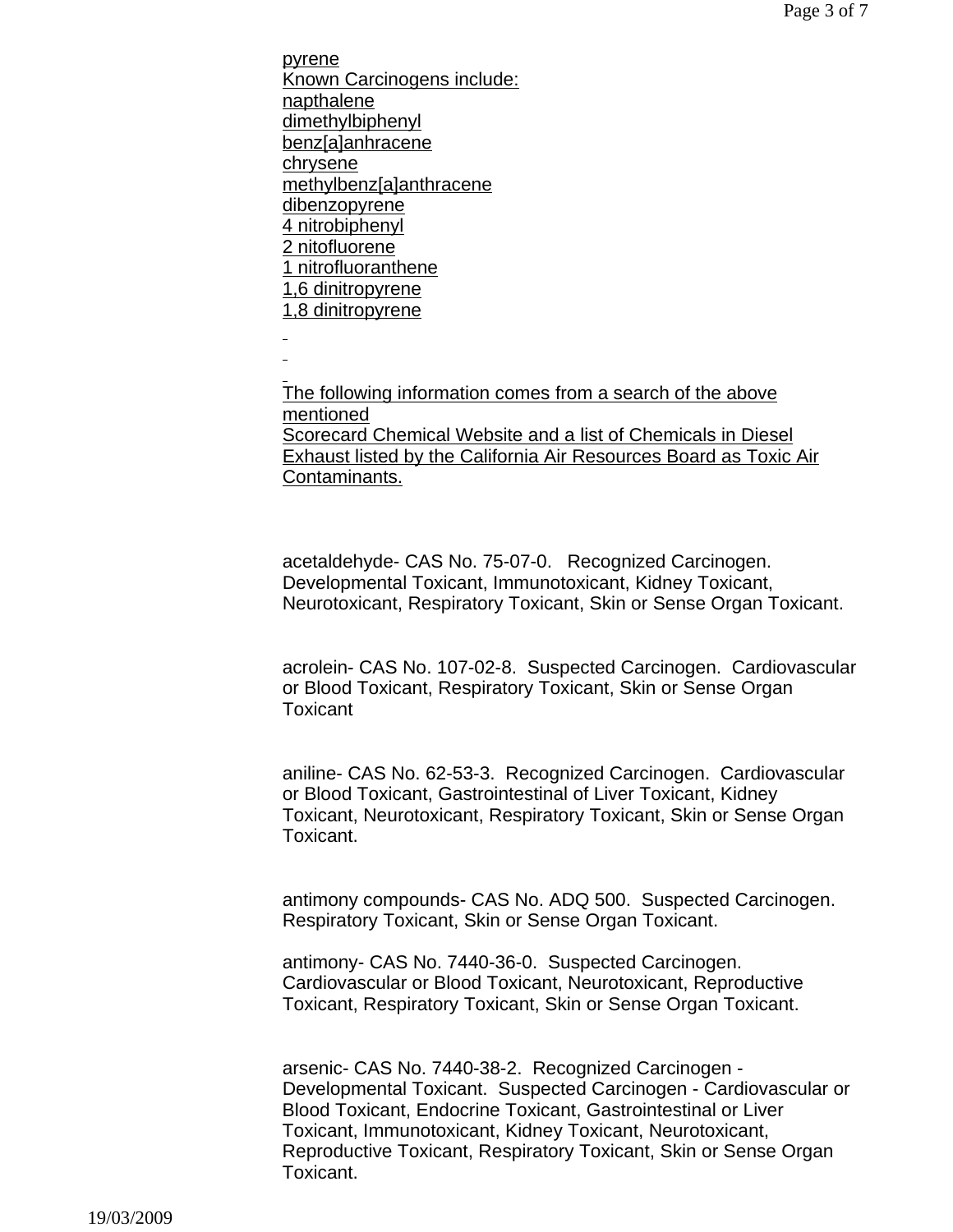benzene- CAS No. 71-43-2. Recognized Carcinogen - Developmental Toxicant, Reproductive Toxicant. Suspected Carcinogen - Cardiovascular or Blood Toxicant, Endocrine Toxicant, Gastrointestinal or Liver Toxicant, Immunotoxicant, Neurotoxicant, Respiratory Toxicant, Skin or Sense Organ Toxicant.

beryllium compounds- CAS No. BFQ 500. Recognized Carcinogen and Suspected Carcinogen- Immunotoxicant, Respiratory Toxicant, Skin or Sense Organ Toxciant.

1,3 butadiene- CAS No. 106-99-0. Recognized Carcinogen-Developmental Toxicant, Reproductive Toxicant, Suspected Cardiovascular or Blood Toxicant, Gastro Intestinal Toxicant, Neurotoxicant, Respiratory Toxicant, Skin or Sense Organ Toxicant.

cadmium- CAS No. 7440-43-9. Recognized Carcinogen-Developmental Toxicant, Reproductive Toxicant. Suspected Carcinogen- Cardiovascular Toxicant, Blood, Endocrine, Immunotoxicant, Kidney Toxicant, Neurotoxicant, Respiratory Toxicant.

chlorine- CAS No. 7782-50-5. Suspected Carcinogen-Cardiovascular or Blood Toxicant, Gastrointestinal or Liver Toxicant, Kidney Toxicant, Neurotoxicant, Respiratory Toxicant, Skin or Sense Organ Toxicant.

hexane- CAS No. 590-73-8. Data Lacking.

inorganic lead- CAS No. 7439-92-1. Recognized Carcinogen-Developmental Toxicant, Reproductive Toxicant. Suspected Carcinogen- Cardiovascular or Blood Toxicant, Endocrine Toxicant, Gastrointestinal or Liver Toxicant, Immunotoxicant, Kidney Toxicant, Neurotoxicant, Respiratory Toxicant, Skin or Sense Organ Toxicant.

manganese compounds- CAS No. MAR 500. Suspected Carcinogen. Neurotoxicant, Reproductive Toxicant, Respiratory Toxicant.

mercury compounds- CAS No. EDF-033. Recognized Carcinogen-Developmental Toxicant. Suspected Carcinogen- Cardiovascular or Blood Toxicant, Neurotoxicant.

methanol- CAS No. 67-56-1. Suspected Carcinogen- Developmental Toxicant. Gastrointestinal or Liver Toxicant, Kidney Toxicant, Neurotoxicant, Respiratory Toxicant, Skin or Sense Organ Toxicant.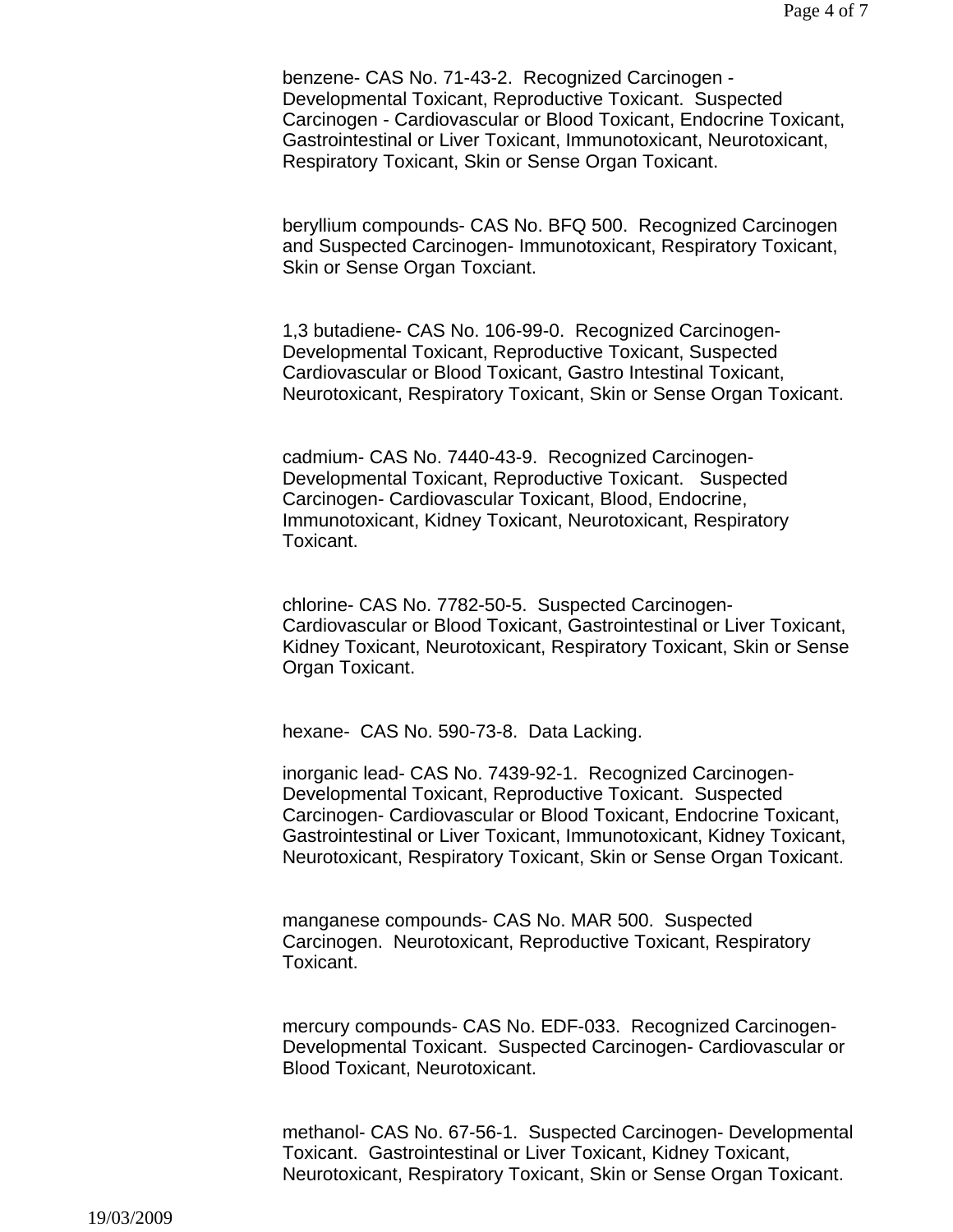methyl ethyl ketone- CAS No. 78-93-3. Suspected Carcinogen-Blood Toxicant, Developmental Toxicant, Gastrointestinal or Liver Toxicant, Kidney Toxicant, Neurotoxicant, Respiratory Toxicant, Reproductive Toxicant, Skin or Sense Organ Toxicant.

nickel- CAS No. 7440-02-0. Recognized Carcinogen. Suspected Carcinogen also- Cardiovascular or Blood Toxicant, Developmental Toxicant, Immunotoxicant, Kidney Toxicant, Neurotoxicant, Reproductive Toxicant, Respiratory Toxicant, Skin or Sense Organ Toxicant.

phenol- CAS No. 108-95-2. Suspected Carcinogen- Cardiovascular or Blood Toxicant, Developmental Toxicant, Gastrointestinal Toxicant, Liver Toxicant, Kidney Toxicant, Neurotoxicant, Reproducitve Toxicant, Respiratory Toxicant, Skin or Sense Organ Toxicant.

phosphorus- CAS No. 7723-14-0. Suspected Carcinogen-Cardiovascular or Blood Toxicant, Developmental Toxicant, Gastrointestinal or Liver Toxicant, Kidney Toxicant, Muscoskeletal Toxicant, Neurotoxicant, Reproductive Toxicant, Skin or Sense Organ Toxicant.

chlorobenzene- CAS No. 108-90-7. Suspected Carcinogen-Cardiovascular or Blood Toxicant, Developmental Toxicant, Gastrointestinal or Liver Toxicant, Kidney Toxicant, Muscoskeletal Toxicant, Neurotoxicant, Reproductive Toxicant, Skin or Sense Organ Toxicant.

cobalt compounds- CAS No. CNB 850, IARC P65-MC. Suspected Carcinogen- Cardiovascular or Blood Toxicant, Gastrointestinal or Liver Toxicant, Immunotoxicant, Kidney Toxicant, Respiratory Toxicant, Skin or Sense Organ Toxicant.

cresol isomers- CAS No. 1319-77-3. Suspected Carcinogen. Cardiovascular or Blood Toxicant, Neurotoxicant, Respiratory Toxicant, Skin or Sense Organ Toxicant.

cyanide compounds- CAS No. 1073. Suspected Carcinogen. Cardiovascular or Blood Toxicant, Endocrine Toxicant, Neurotoxicant, Respiratory Toxicant, Skin or Sense Organ Toxicant.

dioxins- CAS No. 1746-01-6. Recognized Carcinogen-Developmental Toxicant. Suspected Carcinogen- Cardiovascular or Blood Toxicant, Endocrine Toxicant, Gastrointestinal or Liver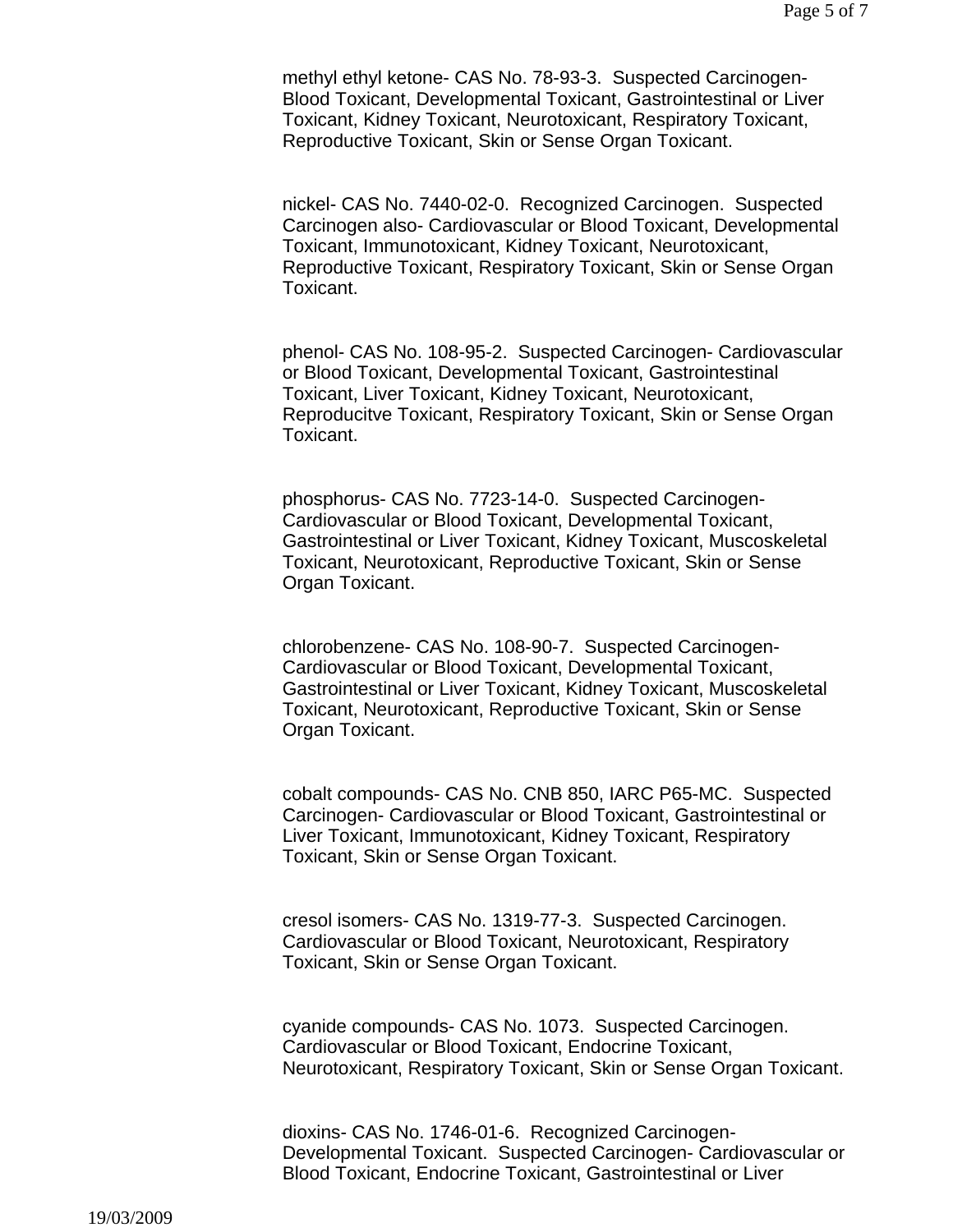Toxicant, Immunotoxicant, Kidney Toxicant, Neurotoxicant, Reproductive Toxicant, Respiratory Toxicant, Skin or Sense Organ Toxicant.

dibenzofurans- CAS No. 1080. Recognized Carcinogen-Cardiovascular or Blood Toxicant, Developmental Toxicant, Endocrine Toxicant, Gastrointestinal or Liver Toxicant, Reproductive Toxicant, Respiratory Toxicant, Skin or Sense Organ Toxicant.

dibutylphthalate- CAS No. 84-74-2. Suspected Carcinogen-Developmental Toxicant, Endocrine Toxicant, Gastrointestinal Toxicant, Liver Toxicant, Immunotoxicant, Kidney Toxicant, Neurotoxicant, Seproductive Toxicant, Skin or Sense Organ Toxicant.

ethyl benzene- CAS No. 100-41-4. Recognized Carcinogen. Also Suspected Carcinogen- Cardiovascular or Blood Toxicant, Developmental Toxicant, Endocrine Toxicant, Gastrointestinal or Liver Toxicant, Kidney Toxicant, Neurotoxicant, Reproductive Toxicant, Respiratory Toxicant, Skin or Sense Organ Toxicant.

formaldehyde- CAS No. 50-00-0. Recognized Carcinogen, Also Suspected Carcinogen- Gastrointestinal or Liver Toxicant, Immunotoxicant, Neurotoxicant, Reproductive Toxicant, Respiratory Toxicant, Skin or Sense Organ Toxicant.

propionaldehyde- CAS No. 123-38-6. Suspected Carcinogen-Neurotoxicant.

selenium compounds- CAS No. SBP 500, 7782-49-2. Suspected Carcinogen- Cardiovascular or Blood Toxicant, Gastrointestinal or Liver Toxicant, Kidney Toxicant, Musculoskeletal Toxicant, Neurotoxicant, Reproductive Toxicant, Respiratory Toxicant, Skin or Sense Organ Toxicant.

toluene- CAS No. 108-88-3. Recognized Carcinogen-Developmental Toxicant, Cardiovascular or Blood Toxicant, Gastrointestinal or Liver Toxicant, Immunotoxicant, Kidney Toxicant, Neurotoxicant, Reproductive Toxicant, Respiratory Toxicant, Skin or Sense Organ Toxicant.

o-xylenes- CAS No. 95-47-6. Suspected Carcinogen- Cardiovascular or Blood Toxicant, Development Toxicant, Gastrointestinal Toxicant, Liver Toxicant, Immunotoxicant, Kidney Toxicant, Neurotoxicant, Reproductive Toxicant, Respiratory Toxicant, Skin or Sense Organ Toxicant.